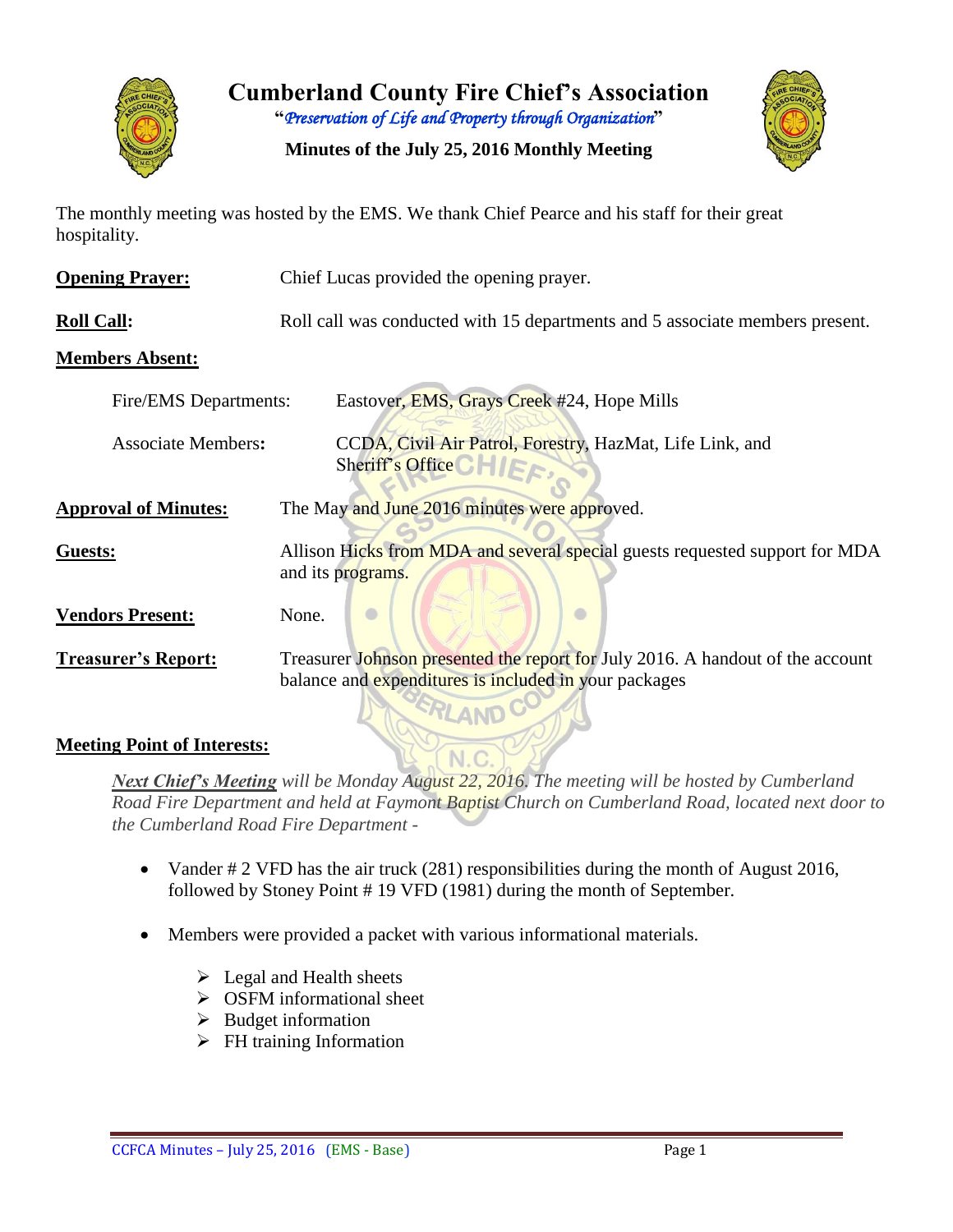The monthly Chiefs only meeting was presided by Treasurer Freddy Johnson Jr., due to the absence of the President and Vice President. President Johnson Sr., is attending a job required training conference and Vice President Marley is also out of town taking assisting his wife.

#### **OLD BUSINESS**

- 1. Treasurer Johnson updated the members on the code plugs and voice files with the radio tactical channels. The contractor still has several stations with issues regarding voice files and other programing issues. Everyone was advised to check all of your radios and report to President Johnson what is working or what is not working. Mr. Mitchell will be sending out a template of what should be in the radios. Amerizon has been asked to send in an updated P-25 roster on our radios to ensure that the upgrade is there.
- 2. Treasurer Johnson advised that the Verizon accounts were set up for use with the Freedom Applications and Tablets. He is finalizing the issues involving the file server and proper infrastructure to support the program. We will be utilizing 911 funds to help with the purchase, but we will be required to work with the County on this issue for payment or reimbursement. Director Beeman and President Johnson will continue to work this issue. There will be several training the trainer (TTT) programs held on the operation of these devices as we move closer to implementation. The locations and dates are to be determined in the near future. This is a fluid situation and patience is needed as we have many moving parts that must come together.
- 3. Treasurer Johnson stated that due to the delay on the tablets, we have renewed the Rocket and CAD fees for the year ending June 30, 2017. This will maintain our current system.
- 4. Treasurer Johnson stated that a Chaplain class is being held August 8-12, 2016 at FFD # 19. Please support this program if possible and we urge the CCFCA to sponsor one (1) chaplain per department.
- $N.C$ 5. It was reported that President Johnson did meet with OSFM Deputy Commissioner Rick McIntyre on dispatch and inspection issues. Treasurer Johnson stated that no volunteers were received thus far to discuss AVL issues. Please contact President Johnson if you are interested in serving on this committee or if you have concerns you wish to be addressed. He also reminded those Chief's with legal questions about the AVL to turn them in ASAP in order to forward them to the association attorney Mr. Yarborough.
- 6. The Association plans on recognizing Ernest Ward, FTCC Coordinator Fire Training and Chief Ronnie Godwin outgoing Fire Chief with the West Area Fire District during the August meeting for their in excess of 60 years of dedicated service not only to our association but also to the Cumberland County and North Carolina Fire Service.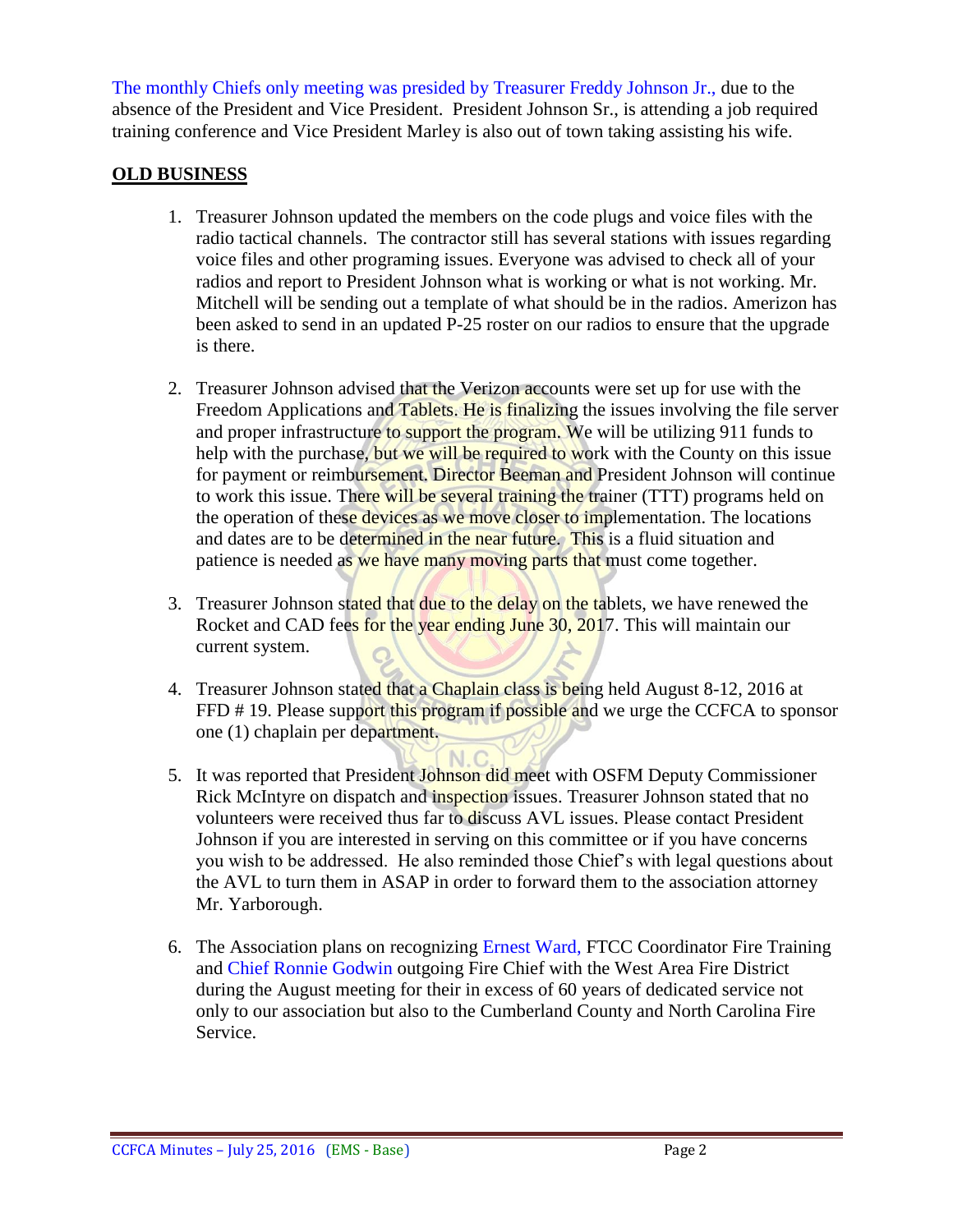#### **NEW BUSINESS:**

- 1. In August, we will have a presentation on bed bug issues. Several departments have spent thousands of dollars trying to control bed bug issues within the fire stations. Director Beeman has invited Kay Harris to address the issues with us.
- 2. The FH maintenance contract was received this week and will be paid out. It is \$43,732.00 for the New Year, with no price increase over last year. Departments with additional users and programs will be billed for their additional costs by the association.

#### **COMMITTEE REPORTS:**

## **ID CARD/TECHNOLOGY COMMITTEE**

• FYI. Fire Chiefs are required to send a signed letter or memo with a firefighter requesting an ID Card. For any questions or an appointment contact 424-0694 or e-mail at [cjohnson.spfd@gmail.com](mailto:cjohnson.spfd@gmail.com)  $\sim$  OCIA

FIRE PREVENTION/EDUCATION COMMITTEE BC Martin /Captain Willet, FFD – Chairpersons, E-Mail: [MMartin@ci.fay.nc.us](mailto:MMartin@ci.fay.nc.us) [Rwillet@ci.fay.nc.us](mailto:Rwillet@ci.fay.nc.us)

 $\blacksquare$ 

No report.

**COMMUNICATIONS COMMITTEE** EMS Chief Brian Pearce – EMS - Chairperson, E-Mail: bpearce@capefearvalley.com MBERLAND COU

 $\Box$ 

• No report.

**STANDARDS & POLICY COMMITTEE A/C** Kevin Murphy (SPFD # 13) Chairperson, E-Mail: [kmurphy1903@gmail.com](mailto:kmurphy1903@gmail.com)

• Assistant Chief Murphy stated that the active shooter policy was 95% complete and was awaiting some final reviews.

**MEMORIAL COMMITTEE** Chief R. Marley (Pearce's Mill) Chairperson, E-Mail: [pmfd0301@nc.rr.com](mailto:pmfd0301@nc.rr.com)

• No report.

#### **AUTOMATIC AID/MUTUAL AID COMMITTEE** Chief Joe Marsh (GCFD # 24) Chairperson–E-Mail: [gcfd24@nc.rr.com](mailto:gcfd24@nc.rr.com)

No report.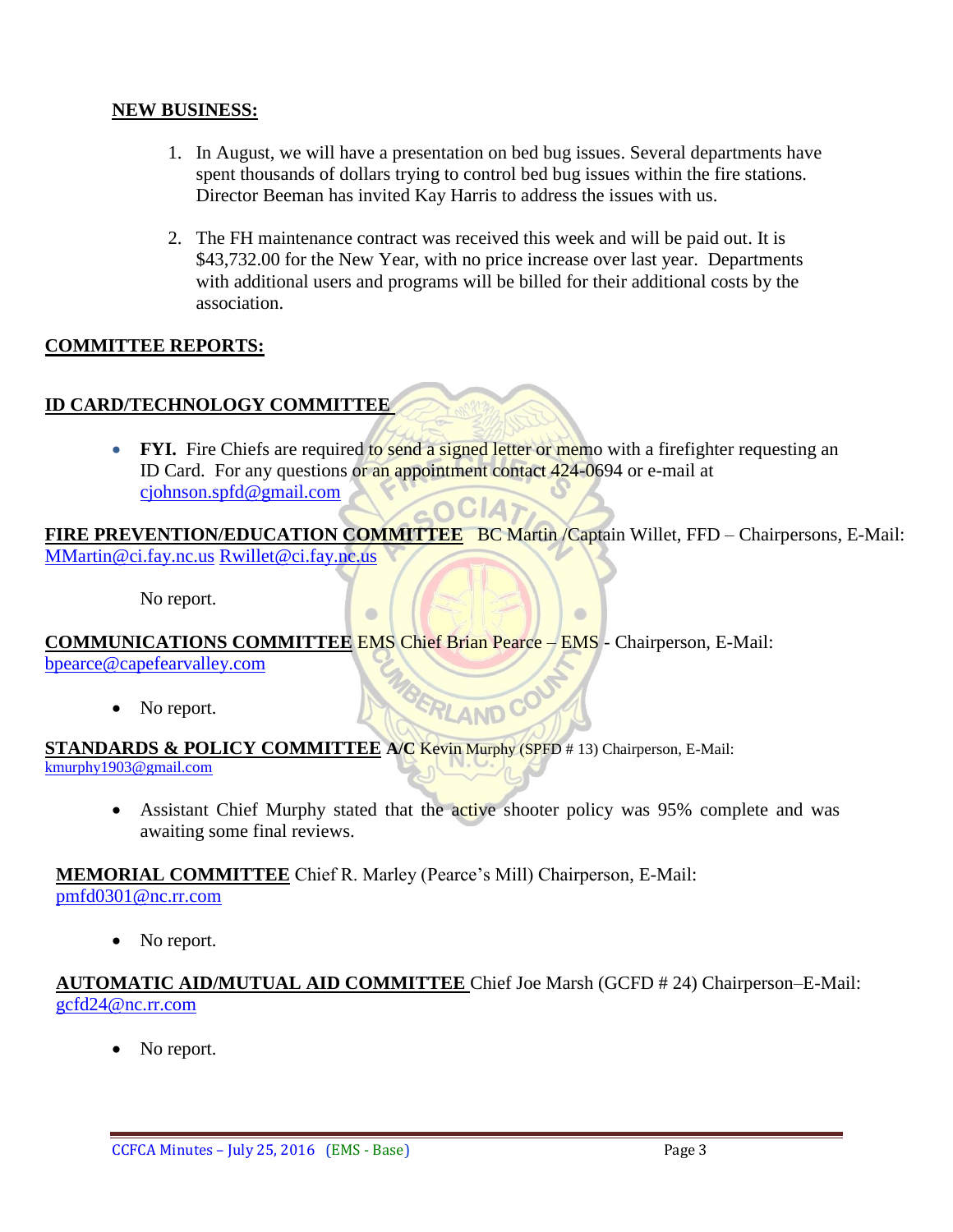**FINANCE COMMITTEE** Deputy Chief Freddy Johnson Jr. (Stoney Point) Chairperson, E-Mail: [spfd1302@nc.rr.com](mailto:spfd1302@nc.rr.com)

Report included in packages.

**RESCUE COMMITTEE** Deputy Chief Hank Harris (Cotton FD) Chairperson, E-Mail: [cfd402@nc.rr.com](mailto:cfd402@nc.rr.com)

• No report.

**BULK PURCHASE COMMITTEE** Deputy Director Timmy Mitchell (Emergency Services), Chairperson, E-Mail: [tmitchell@co.cumberland.nc.us](mailto:tmitchell@co.cumberland.nc.us)

• No report.

**SPECIAL RESPONSE TIME COMMITTEE** - Chief Hill (WCFD/FFD) Chairperson, E-Mail: [mhill@ci.fay.nc.us](mailto:mhill@ci.fay.nc.us)

• No report.

**KNOX BOX COMMITTEE** - Emergency Management Officer Gene Booth (Emergency Services) Chairperson, E-Mail: [wbooth@co.cumberland.nc.us](mailto:wbooth@co.cumberland.nc.us)

GOCIA7

• No report.

**FIREHOUSE STEERING COMMITTEE** – Fire Chief T. J. McLamb (SLFD # 22) Chairperson, E-Mail: [tmclamb@spring-lake.org](mailto:tmclamb@spring-lake.org)

 $\equiv$ 

• No report.

# **ASSOCIATE MEMBERS REPORT**

 $\bullet$ 

**EMERGENCY SERVICES DIRECTOR/ ECC-911 (**Randy Beeman**,** Director), E-Mail: [rbeeman@co.cumberland.nc.us](mailto:rbeeman@co.cumberland.nc.us)

No report.

**EMS DIRECTOR:** Brian Pearce, Director E-Mail: bpearce@capefearvalley.com

• No report.

**HAZMAT** BC Robert Brinson, FFD - POC telephone for HAZMAT is 584-9550,

E-Mail: [rbrinson@ci.fay.nc.us](mailto:rbrinson@ci.fay.nc.us)

• No report.

**FORESTRY DISTRICT** Craig Gottfried, County Ranger, E-Mail: [craig.gottfried@ncagr.gov](mailto:craig.gottfried@ncagr.gov)